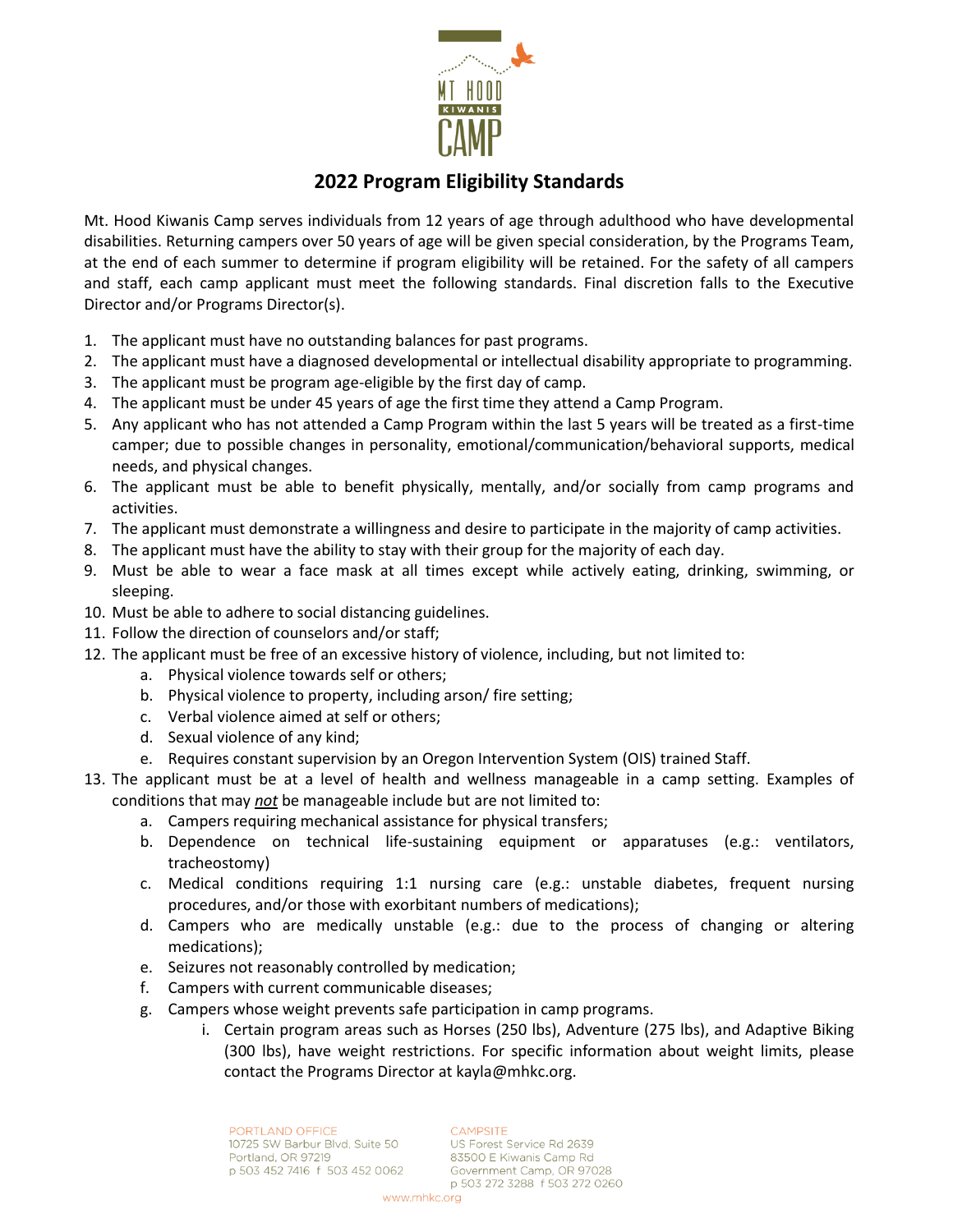

- 14. The applicant must be able to maintain a certain level of behavioral continuity manageable in a camp setting. Examples of conditions that may *not* be manageable include but are not limited to:
	- a. Displays of violent outbursts or behaviors;
	- b. Requiring two staff/counselor supervision;
	- c. Behaviors requiring constant supervision by an Oregon Intervention System trained individual;
	- d. The need for a single bedroom to manage night-time behaviors;
- 15. The applicant must be adaptable to the group living environment without unduly disrupting the quality of the experience for others. The camper must, at a minimum, be able to do the following:
	- a. Sleep in a dorm-style area without excessive disorderly behavior (e.g. refusal to stay in the bunk area, excessive laughing, talking, or yelling, need for continual nighttime behavioral supports);
	- b. Sleep through the night free of 24 hour continued care/observation;
- 16. An applicant must pass the required health screening to continue with the check-in process at the start of their Camp week. Applicant must be free of conditions such as, but are not limited to:
	- a. Feeling ill in any way;
	- b. An open, draining lesion or rash;
	- c. Topical parasites (i.e. lice, scabies, etc.);
	- d. Signs of infectious or communicable disease;
	- e. Temperatures of 100 degrees or above

### **Off-Site Program Eligibility**

In addition to the above-listed criteria, there are additional eligibility criteria for the Trip & Travel, Tent and Travel, and Lakeside Camp, (hereafter known as "off-site programs"). Due to the nature of the off-site programs, applicants interested in these programs must meet the following supplementary criteria:

- a. Must have attended main camp for at least one summer, or been recommended for participation by the Programs Director(s).
- b. Be able to successfully participate in a 3:1 camper to counselor ratio;
- c. Be free of medical conditions requiring medication assistance or distribution from a registered nurse (e.g. insulin-dependent diabetes);
- d. Have little to no behavioral issues, including but not limited to running away from the group;
- e. Be able to walk for long distances (up to 1.5 miles at one time);
- f. The camper must not need the assistance of a camper-provided caregiver;
- g. For trip/tent and travel- be willing to participate in whitewater rafting and other offsite activities.
- h. For tent and Lakeside- must be able and willing to sleep in a tent with campers of the same sex.
- i. For trip/tent and Lakeside- five or less medications, vitamins, supplements.

### **Personal Care Providers/Caregivers**

Some campers may need or require the supervision of a camper-provided caregiver. Due to the space constraints at camp, caregiver spots are limited. Campers needing care providers will be accepted on a case-

> PORTLAND OFFICE 10725 SW Barbur Blvd, Suite 50 Portland, OR 97219 p 503 452 7416 f 503 452 0062

**CAMPSITE** US Forest Service Rd 2639

83500 E Kiwanis Camp Rd Government Camp, OR 97028 p 503 272 3288 f 503 272 0260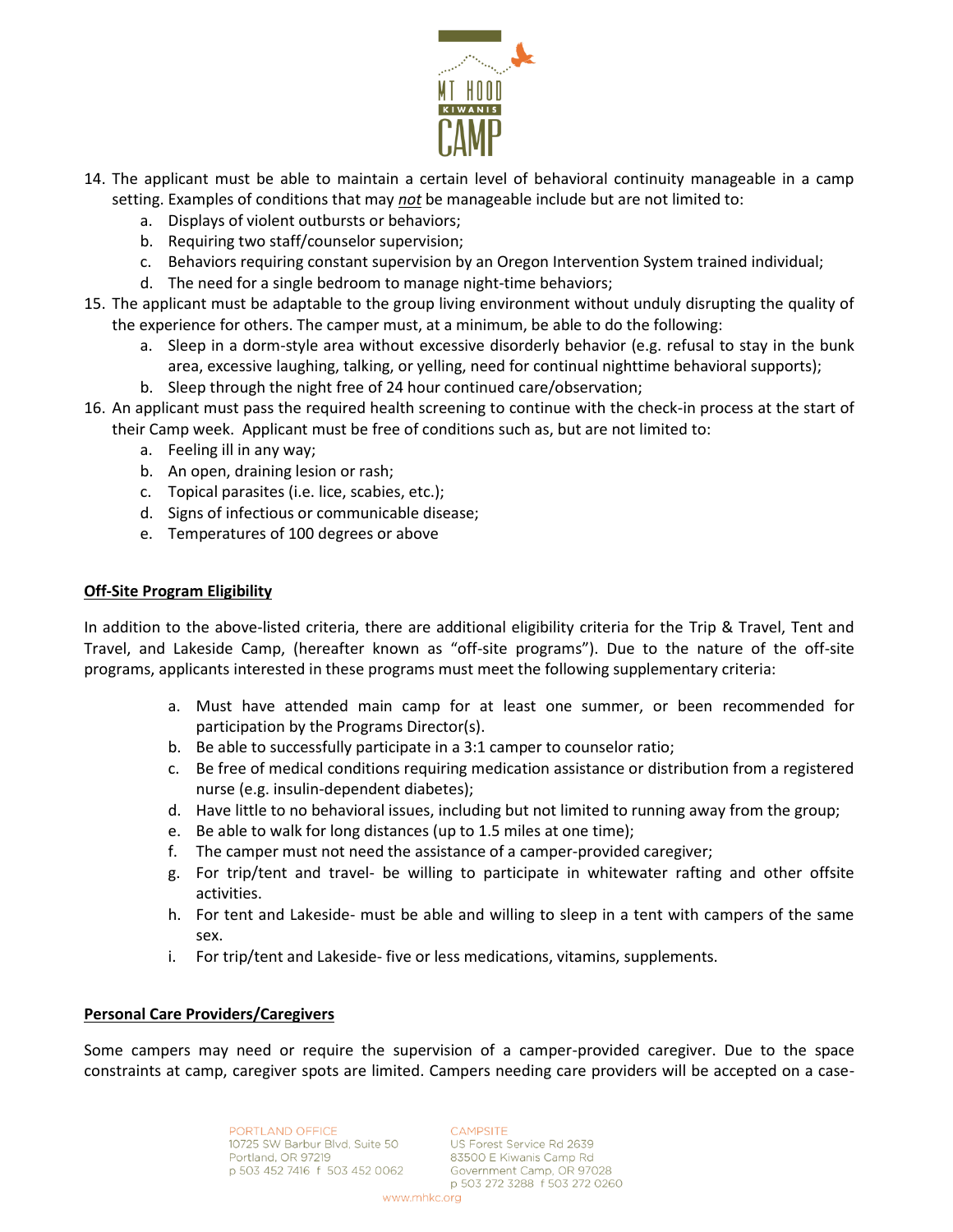

by-case basis. In some cases, MHKC may require the camper to come accompanied by a caregiver. Instances, where this may be required, are:

- If the camper has high behavioral support needs.
- If the camper uses any marijuana (cannabis) products, including CBD.
- If the camper needs 24-hour caregiver monitoring, as required by MHKC Administrative Staff
- If the camper requires 24-hour support as part of their Medicaid Supports or Individual Support Plan.
- The camper required medication outside of the camp medication scheduled times, which are breakfast, lunch, dinner, and/or bedtime.

The fee for care providers is \$20 a day and must be paid with the Camp fee. Personal care providers are expected to be with their camper at all times – including at night – and are expected to be able to take care of all aspects of their camper's needs, which may include medication administration, unless informed otherwise by the Programs Director(s) and/or Healthcare Director. Caregivers are housed in shared housing with/near their camper and are often required to stay in a top bunk. To continue our goal of providing independence for campers, parents are asked not to serve as care providers. Nurses will review the camper's health and the caregiver contract during nursing check-in. The caregiver will review and sign a standard MHKC Caregiver Agreement. For any questions about caregivers, please contact the Programs Director at [kayla@mhkc.org](mailto:kayla@mhkc.org)

### **Dismissal from Camp**

Behaviors and/or medical conditions exhibited by a camper following arrival at camp may necessitate early dismissal. These behaviors and/or medical conditions include but are not limited to:

- a. Displaying behavior(s) or medical condition(s) stated above;
- b. Displaying behavior(s) or medical condition(s) deemed by the Programs Director(s) or on-site Nurse(s) to be unsafe to remain at camp;
- c. Worsening of medical condition(s) caused by camp setting;
- d. Inability or refusal to eat amounts of food needed for nutritional support;
- e. Inability or refusal to drink any liquids in an 8 hour period;
- f. Inability or refusal to take personal prescription medication;
- g. Inability or refusal to comply with personal care needs. (e.g. Medications, toileting or changing soiled attends, eating, or drinking);
- h. Pre-existing medical condition(s) or behavioral issue(s) not reported on the Mt. Hood Kiwanis Camp application, or at check-in.

Considerable thought and discussion are put into each situation before a camper is dismissed from participating in camp. Before a camper is sent home information about the incident or illness that has occurred is collected by key camp personnel. If a camper is dismissed from camp for behavioral incidents: details about the behavior, the frequency of the behavior, and the intensity of the behavior are all taken into consideration. When at all possible, camp staff will maintain an open line of communication with parents/caregivers to exhaust all options prior to the camper being dismissed from camp. Campers dismissed from camp for behavioral or health reasons will undergo a review by the Programs Director to determine suitability for return to camp to any and all MHKC Programming. The decision will be communicated to the parents/guardians.

> PORTLAND OFFICE 10725 SW Barbur Blvd, Suite 50 Portland, OR 97219 p 503 452 7416 f 503 452 0062

#### CAMPSITE

US Forest Service Rd 2639 83500 E Kiwanis Camp Rd Government Camp, OR 97028 p 503 272 3288 f 503 272 0260